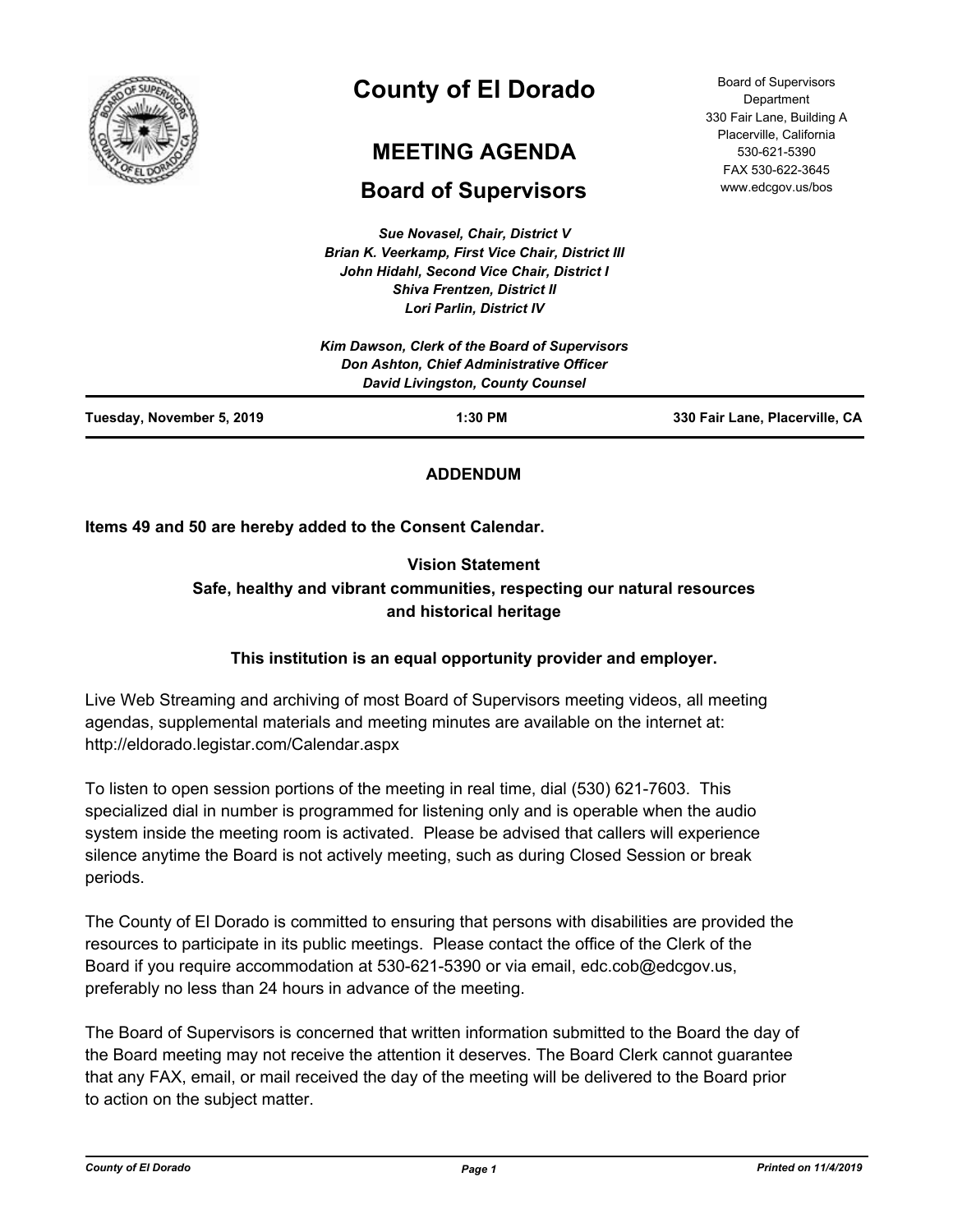The Board meets simultaneously as the Board of Supervisors and the Board of Directors of the Air Quality Management District, In-Home Supportive Services, Public Housing Authority, Redevelopment Agency and other Special Districts.

For Purposes of the Brown Act § 54954.2 (a), the numbered items on this Agenda give a brief description of each item of business to be transacted or discussed. Recommendations of the staff, as shown, do not prevent the Board from taking other action.

Materials related to an item on this Agenda submitted to the Board of Supervisors after distribution of the agenda packet are available for inspection during normal business hours in the public viewing packet located in Building A, 330 Fair Lane, Placerville or in the Board Clerk's Office located at the same address. Such documents are also available on the Board of Supervisors' Meeting Agenda webpage subject to staff's ability to post the documents before the meeting.

# **PROTOCOLS FOR PUBLIC COMMENT**

Public comment will be received at designated periods as called by the Board Chair.

Public comment on items scheduled for Closed Session will be received before the Board recesses to Closed Session.

Except with the consent of the Board, individuals shall be allowed to speak to an item only once.

On December 5, 2017, the Board adopted the following protocol relative to public comment periods. The Board adopted minor revisions to the protocol on February 26, 2019, incorporated herein:

Time for public input will be provided at every Board of Supervisors meeting. Individuals will have three minutes to address the Board. Individuals authorized by organizations will have three minutes to present organizational positions and perspectives and may request additional time, up to five minutes. At the discretion of the Board, time to speak by any individual may be extended.

Public comment on certain agenda items designated and approved by the Board may be treated differently with specific time limits per speaker or a limit on the total amount of time designated for public comment. It is the intent of the Board that quasi-judicial matters have additional flexibility depending upon the nature of the issue. It is the practice of the Board to allocate 20 minutes for public comment during Open Forum and for each agenda item to be discussed. (Note: Unless designated on the agenda, there is no Open Forum period during Special Meetings.)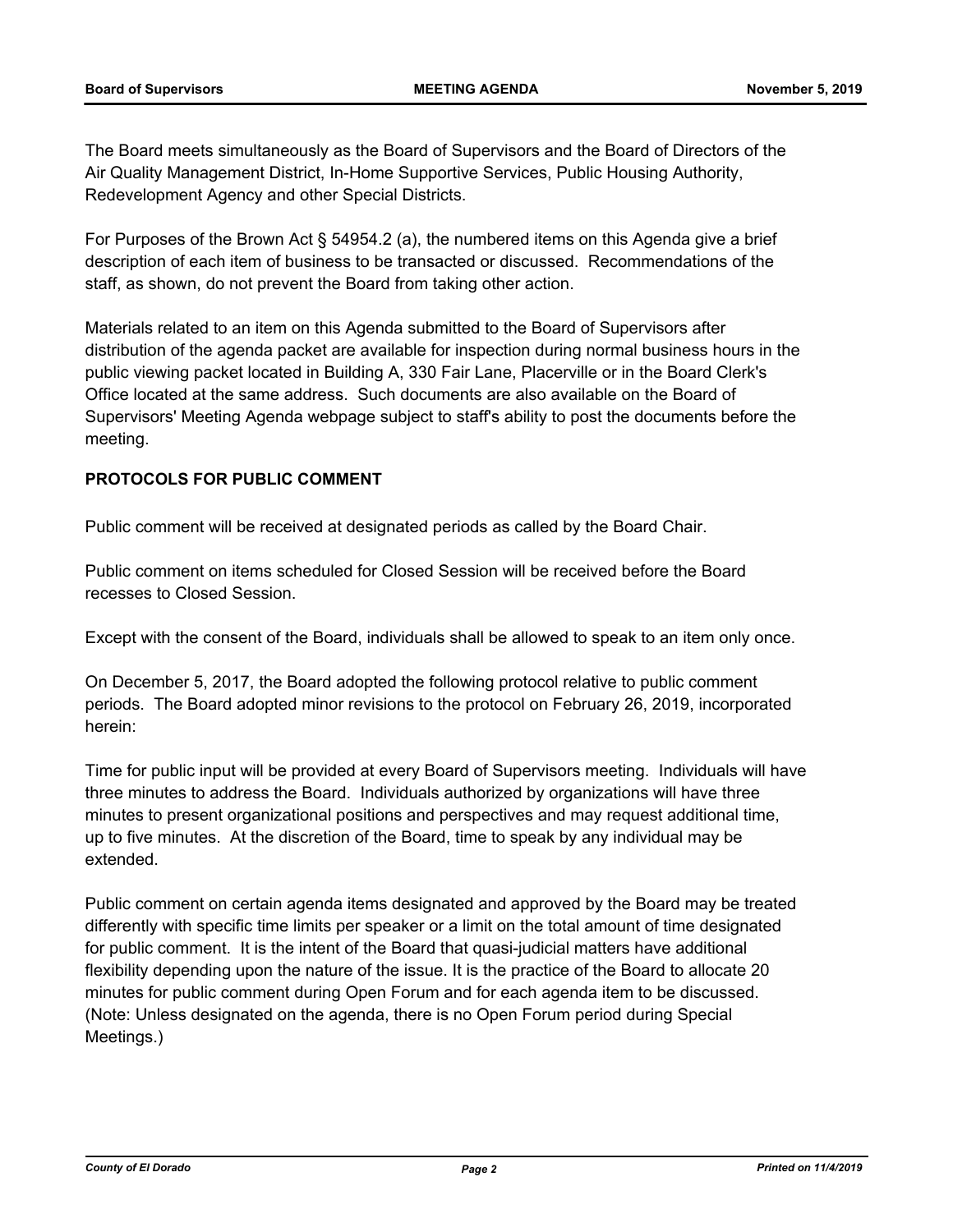Individual Board members may ask clarifying questions but will not engage in substantive dialogue with persons providing input to the Board.

If a person providing input to the Board creates a disruption by refusing to follow Board guidelines, the Chair of the Board may take the following actions:

Step 1. Request the person adhere to Board guidelines. If the person refuses, the Chair may turn off the speaker's microphone.

Step 2. If the disruption continues, the Chair may order a recess of the Board meeting.

Step 3. If the disruption continues, the Chair may order the removal of the person from the Board meeting.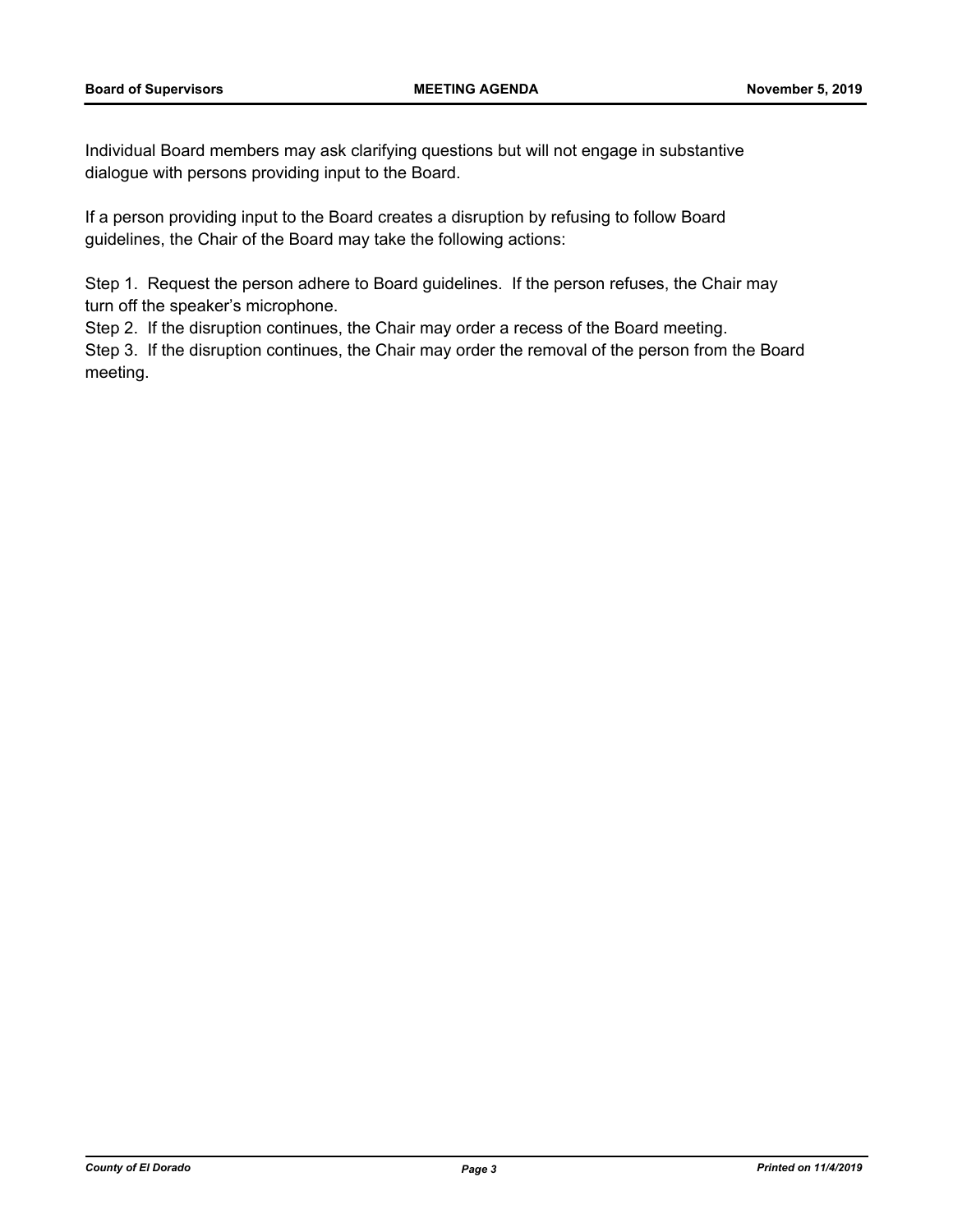# **RECONVENE SPECIAL MEETING OF THE BOARD OF SUPERVISORS OF OCTOBER 24, 2019**

### **ADJOURN SPECIAL MEETING OF OCTOBER 24, 2019**

# **1:30 P.M. - CALL TO ORDER THE REGULAR MEETING OF THE BOARD OF SUPERVISORS**

# **INVOCATION AND PLEDGE OF ALLEGIANCE TO THE FLAG**

## **ADOPTION OF THE AGENDA AND APPROVAL OF CONSENT CALENDAR**

The Board may make any necessary additions, deletions or corrections to the agenda including moving items to or from the Consent Calendar and adopt the agenda and the Consent Calendar with one single vote. A Board member may request an item be removed from the Consent Calendar for discussion and separate Board action. At the appropriate time as called by the Board Chair, members of the public may make a comment on matters on the Consent Calendar prior to Board action.

**1.** [19-1638](http://eldorado.legistar.com/gateway.aspx?m=l&id=/matter.aspx?key=26962) Supervisor Novasel recommending the Board take a moment of silence to honor Brian Ishmael, El Dorado County Deputy Sheriff, killed in the line of duty.

# **OPEN FORUM**

Open Forum is an opportunity for members of the public to address the Board of Supervisors on subject matter that is not on their meeting agenda and within their jurisdiction. Public comments during Open Forum are limited to three minutes per person. Individuals authorized by organizations will have three minutes to present organizational positions and perspectives and may request additional time, up to five minutes. The total amount of time reserved for Open Forum is 20 Minutes.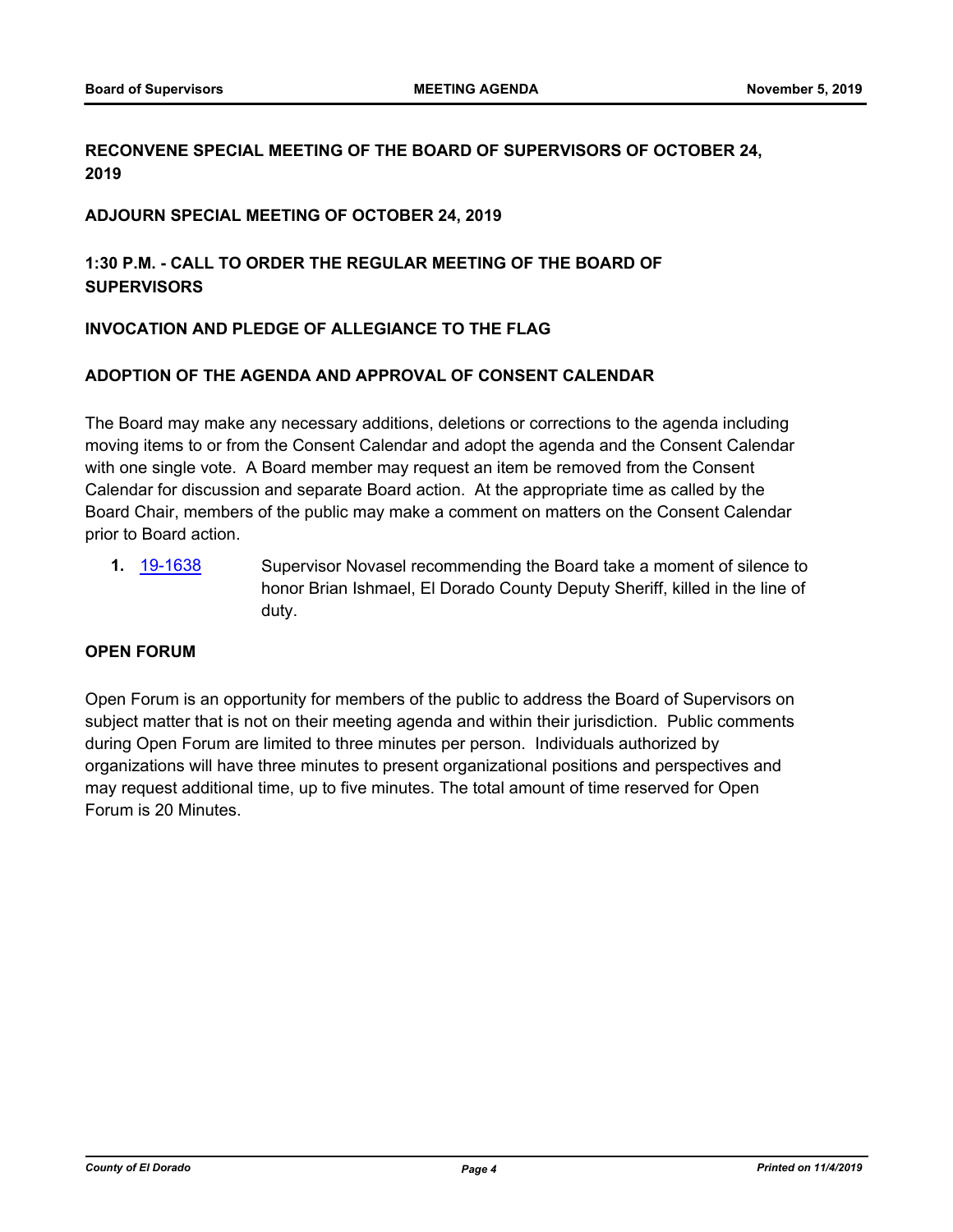#### **CONSENT CALENDAR**

**2.** [19-1628](http://eldorado.legistar.com/gateway.aspx?m=l&id=/matter.aspx?key=26952) Clerk of the Board recommending the Board approve the Minutes from the regular meeting of the October 22, 2019.

### **GENERAL GOVERNMENT - CONSENT ITEMS**

- **3.** [16-0305](http://eldorado.legistar.com/gateway.aspx?m=l&id=/matter.aspx?key=20961) Chief Administrative Office recommending the Board find that a state of emergency continues to exist in El Dorado County as a result of unprecedented tree mortality due to drought conditions and related bark beetle infestations. (Cont. 10/22/19, Item 2)
- **4.** [19-1308](http://eldorado.legistar.com/gateway.aspx?m=l&id=/matter.aspx?key=26630) Chief Administrative Office, Facilities Division, recommending the Board: 1) Make findings that it is more economical and feasible to contract out in accordance with Chapter 3.13, Section 3.13.030 of the County Contracting Out Ordinance to contract out for janitorial services for a facility outside the main government center locations;

2) Authorize the Purchasing Agent to sign Agreement for Services 4292 with Pro-Line Cleaning Services, Inc., to provide janitorial services for the Public Safety Facility with a term of three years and a not-to-exceed amount of \$297,860;

3) Authorize the Purchasing Agent, or designee, to execute further documents relating to Agreement for Services 4292, including amendments which do not increase the maximum dollar amount or term of the Agreement, and contingent upon approval by County Counsel and Risk Management; and

4) Approve the attached budget transfer decreasing appropriations in the Sheriff's budget and increasing appropriations in Facilities in the amount of \$75,000 in Fiscal Year 2019-20 for costs related to the monthly custodial and potential as-needed custodial services. (4/5 vote required to approve budget amendment) (Cont. 10/15/19, Item 4)

**FUNDING:** General Fund.

**5.** [19-1581](http://eldorado.legistar.com/gateway.aspx?m=l&id=/matter.aspx?key=26905) Chief Administrative Office recommending the Board order the Auditor-Controller to disburse \$375,955.30 to the El Dorado Hills County Water District (El Dorado Hills Fire Department) from its Development Impact Mitigation Fee Account.

**FUNDING:** Development Impact Mitigation Fees.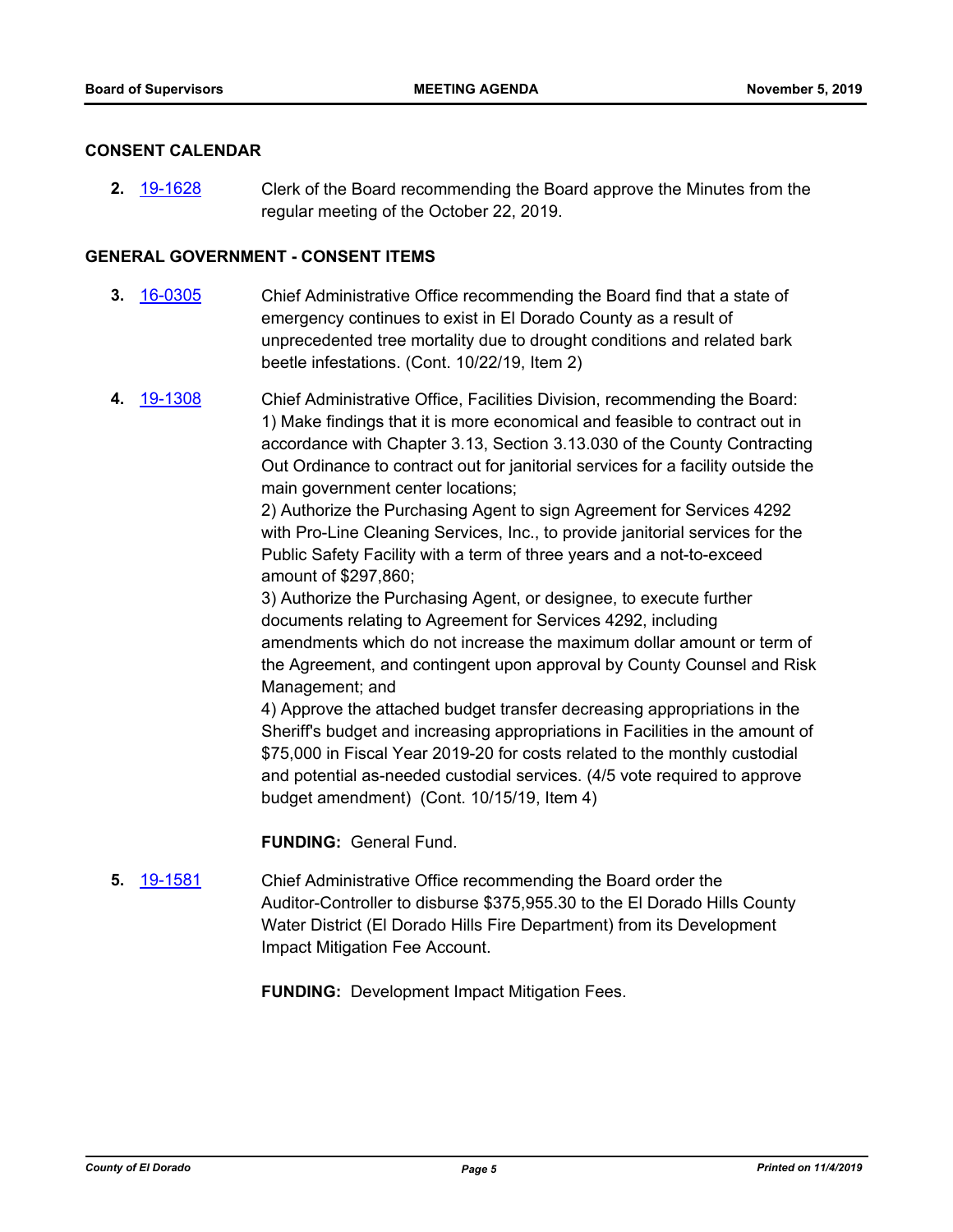**6.** [19-1583](http://eldorado.legistar.com/gateway.aspx?m=l&id=/matter.aspx?key=26907) Chief Administrative Office recommending the Board order the Auditor-Controller to disburse \$27,653.06 from the Georgetown Fire Protection District ("District") Fire Impact Mitigation Fee account to the District, or to a District account as designated by the District, to fund a portion of the District's purchase of land for the construction of a new headquarters facility.

> **FUNDING:** Georgetown Fire Protection District Development Impact Mitigation Fees.

**7.** [19-1651](http://eldorado.legistar.com/gateway.aspx?m=l&id=/matter.aspx?key=26975) Chief Administrative Office, EMS and Preparedness Division, recommending the Board:

> 1) Approve funding for the Alert Media internal emergency communication tool to assist in distributing timely emergency notification and status information to County departments and employees, in the amount of \$15,000 for the first year;

> 2) Authorize the purchasing agent to sign a three-year agreement for said communication tool; and

3) Approve the related budget transfer reducing the General Fund Appropriation for Contingency by \$15,000 and increasing appropriations in the EMS Preparedness Division budget by \$15,000. (4/5 vote required to approve the budget transfer.)

#### **FUNDING:** General Fund.

**8.** [19-1607](http://eldorado.legistar.com/gateway.aspx?m=l&id=/matter.aspx?key=26931) Chief Administrative Office, Facilities Division, recommending the Board: 1) Approve the addition of a Capital Project to the Accumulative Capital Outlay (ACO) FY 2019-20 work plan in the amount of \$45,000 to refinish the floors at the Veterans Memorial Building; and 2) Approve the attached budget transfer decreasing special projects and contingency and increasing the operating transfer out in the Veteran's House Council special revenue fund and increasing the operating transfer in and fixed asset building improvement appropriations within the ACO fund to allow for the refinishing of the floors at the Veterans Memorial Building. (4/5 vote required)

**FUNDING:** House Council special revenue funds.

**9.** [19-1485](http://eldorado.legistar.com/gateway.aspx?m=l&id=/matter.aspx?key=26806) Chief Administrative Office, Procurement and Contracts Division, recommending the Board declare two service weapons as surplus and approve the sale of the weapons to retiring Sheriff's Deputies Marc Gerhart and Mike Sukau.

> **FUNDING:** The Sheriff Office Armory will receive the funds paid by the retiring employees.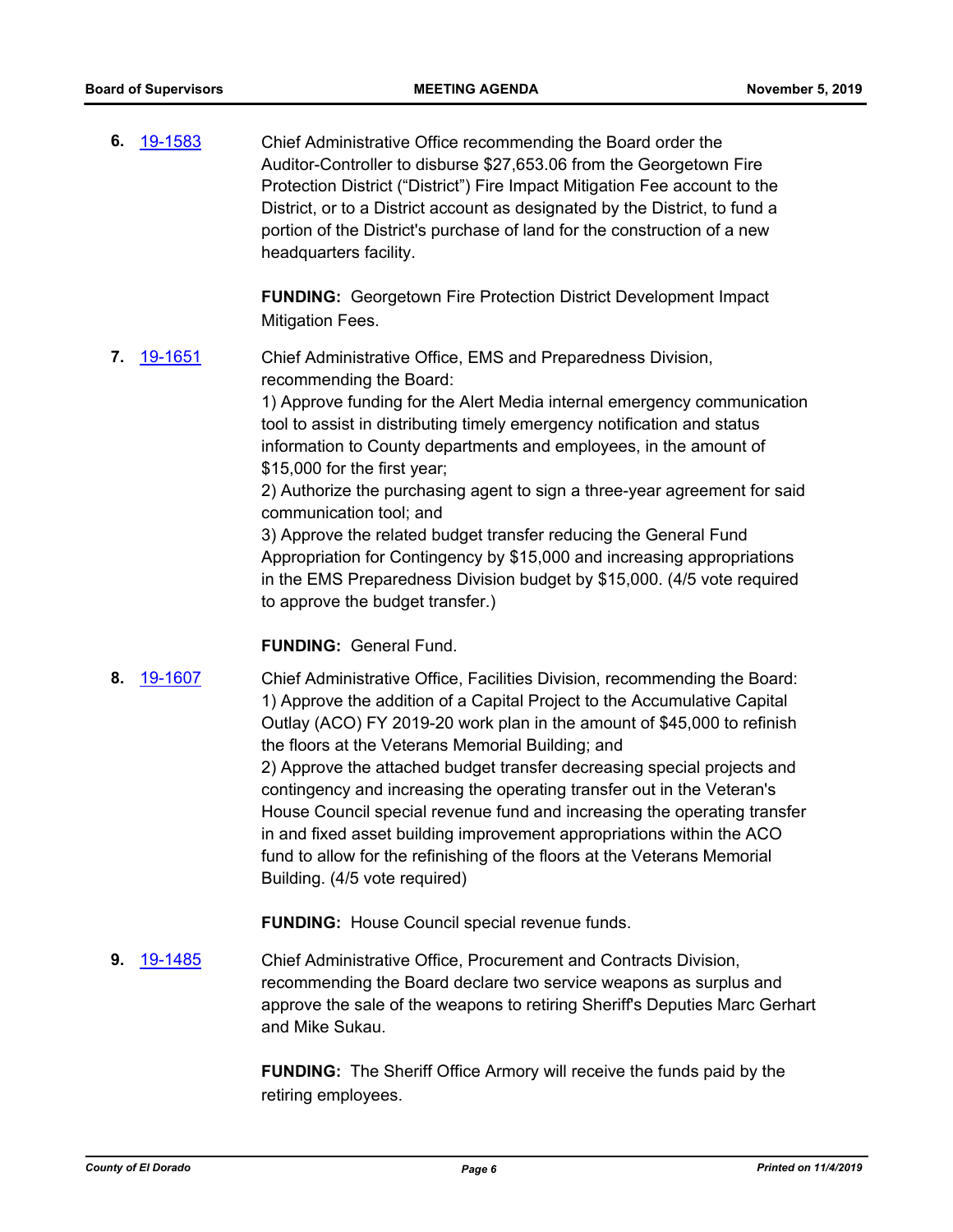- **10.** [19-1450](http://eldorado.legistar.com/gateway.aspx?m=l&id=/matter.aspx?key=26771) Clerk of the Board recommending the Board adopt and authorize the Chair to sign Resolution **198-2019** establishing the 2020 regular meeting calendar of the Board of Supervisors.
- **11.** [19-1436](http://eldorado.legistar.com/gateway.aspx?m=l&id=/matter.aspx?key=26757) Elections Department recommending the Board approve and authorize the Purchasing Agent to execute a new perpetual Agreement 4151 with Language Line Services, Inc., for foreign language interpretation services and American Sign Language services as required by the State, effective upon contract execution, for \$360 per year plus per minute usage rates.

**FUNDING:** Help America Vote Act funds.

**12.** [19-1560](http://eldorado.legistar.com/gateway.aspx?m=l&id=/matter.aspx?key=26884) Elections Department recommending the Board appoint Directors to Special Districts in lieu of election held on Tuesday, November 5, 2019.

## **FUNDING:** N/A

**13.** [19-1564](http://eldorado.legistar.com/gateway.aspx?m=l&id=/matter.aspx?key=26888) Elections Department and Human Resources Department recommending the Board approve and authorize the Chair to sign Resolution **181-2019** to authorize Human Resources to initiate a layoff for an Elections Technician I/II incumbent, occupying position 2767, in the Elections Department in order to comply with the requirements of Personnel Rule 1108, Nepotism. (Cont. 10/22/2019, Item 6)

## **FUNDING:** General Fund.

**14.** [19-1520](http://eldorado.legistar.com/gateway.aspx?m=l&id=/matter.aspx?key=26842) Human Resources Department recommending the Board: 1) Adopt and authorize the Chair to sign Resolution **188-2019** approving the negotiated Memorandum of Understanding (MOU) between the County of El Dorado and the Operating Engineers Local No. 3 representing employees in the Corrections Bargaining Unit; 2) Authorize the Chair to sign said MOU, noting the MOU will be effective

the first full pay period following Union ratification and Board of Supervisors adoption of the MOU; and

3) Direct the Human Resources Department and the Auditor-Controller's Office to administer and implement the MOU provisions.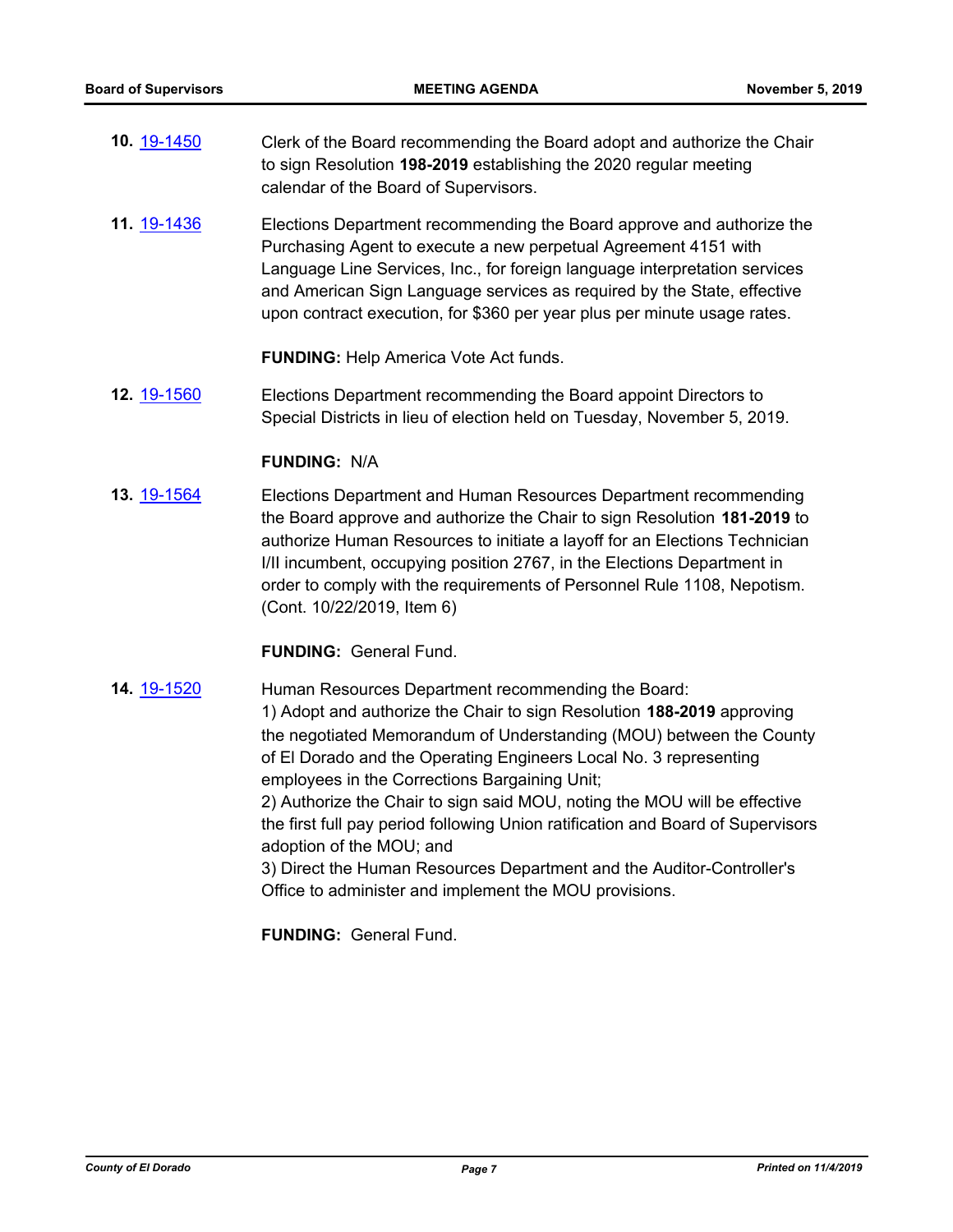| 15. 19-1567 | Human Resources Department recommending the Board:<br>1) Approve the revised Sheriff's Office department-specific class<br>specification of Assistant Public Administrator;<br>2) Approve the revised Health & Human Services Agency<br>department-specific class specification of Mental Health Medical Director;<br>and<br>3) Adopt and authorize the Chair to sign Resolution 189-2019 to approve,<br>due to a downward reclassification, the deletion of 1.0 FTE Highway<br>Maintenance Worker IV and the addition of 1.0 FTE Highway Maintenance<br>worker I/II/III in the Department of Transportation. |
|-------------|---------------------------------------------------------------------------------------------------------------------------------------------------------------------------------------------------------------------------------------------------------------------------------------------------------------------------------------------------------------------------------------------------------------------------------------------------------------------------------------------------------------------------------------------------------------------------------------------------------------|
|             | FUNDING: N/A & Road Fund Savings.                                                                                                                                                                                                                                                                                                                                                                                                                                                                                                                                                                             |
| 16. 19-1616 | Human Resources Department recommending the Board approve the<br>revised department-specific class specification: Deputy Clerk of the Board<br>III.                                                                                                                                                                                                                                                                                                                                                                                                                                                           |
|             | <b>FUNDING: N/A</b>                                                                                                                                                                                                                                                                                                                                                                                                                                                                                                                                                                                           |
| 17. 19-1620 | Recorder-Clerk recommending the Board approve and authorize the<br>Recorder-Clerk to execute the Termination Agreement for Contract 3155<br>with SouthTech Systems, Inc., regarding document recording and<br>management system services, effective upon execution.                                                                                                                                                                                                                                                                                                                                           |
|             | <b>FUNDING: Recorder-Clerk Special Revenue Funds.</b>                                                                                                                                                                                                                                                                                                                                                                                                                                                                                                                                                         |
| 18. 19-1641 | Supervisor Novasel recommending the Board adopt and authorize the<br>Chair to sign Resolution 197-2019 acknowledging highway restrictions<br>during the 16th Annual Reno-Tahoe Odyssey Relay Run Adventure, May<br>29-30, 2020.                                                                                                                                                                                                                                                                                                                                                                               |
| 19. 19-1642 | Supervisor Novasel recommending the Board authorize the Chief<br>Administrative Officer to approve up to eight hours of paid time for County                                                                                                                                                                                                                                                                                                                                                                                                                                                                  |

staff who are participating on the holiday choir tour on December 17, 2019.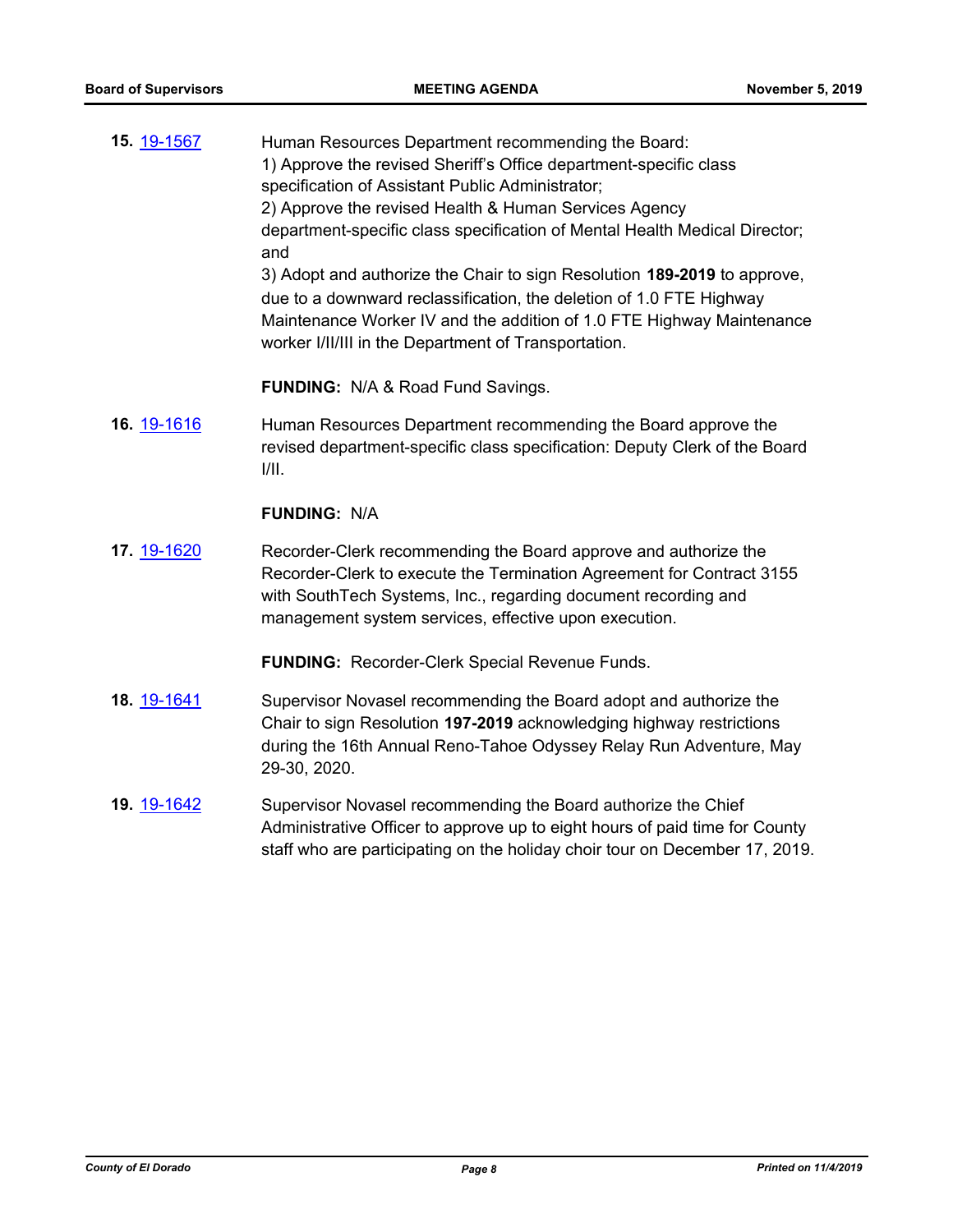#### **HEALTH AND HUMAN SERVICES - CONSENT ITEMS**

**20.** [19-1297](http://eldorado.legistar.com/gateway.aspx?m=l&id=/matter.aspx?key=26619) Health and Human Services Agency recommending the Board: 1) Approve and authorize the Chair to sign Amendment II to Memorandum of Understanding 265-M1610 with the California Department of State Hospitals, for the provision of State hospital beds on an "as requested" basis, retroactively extending the term by one (1) year through June 30, 2020, with a variable maximum obligation dependent on usage of State hospital beds;

2) Approve and authorize the Chair to sign Participation Agreement 4282 with California Mental Health Services Authority (CalMHSA) Joint Powers Authority (JPA), to participate in the "CalMHSA State Hospital Program" with a retroactive effective date of July 1, 2019 through June 30, 2020, and an administrative fee of \$1,402/per bed/fiscal year, thereby authorizing CalMHSA to negotiate and contract with the State for State hospital beds on behalf of the County; and

3) Approve and authorize the Chair to sign Participation Agreement 4284 with California Mental Health Services Authority (CalMHSA) Joint Powers Authority (JPA), to participate in the "CalMHSA North Valley Suicide Prevention Hotline Program" with a retroactive effective date of July 1, 2019 through June 30, 2020, and an administrative fee of \$8,175, thereby authorizing CalMHSA to administer program funding on behalf of the County.

## **FUNDING:** State funding.

**21.** [19-1526](http://eldorado.legistar.com/gateway.aspx?m=l&id=/matter.aspx?key=26848) Health and Human Services Agency (HHSA), in conjunction with Sheriff's Department and Probation, recommending the Board:

> 1) Approve and authorize the Chair to sign Agreement 19-96158 (FENIX 4259) with the California Department of Health Care Services, for participation in the Medi-Cal County Inmate Program, with a maximum obligation of \$403,078.43 for the retroactive term beginning July 1, 2019 through June 30, 2020;

2) Adopt and approve the Chair to sign Resolution **182-2019**, thereby delegating authority to the Director of the Health and Human Services Agency to execute future agreements with the California Department of Health Care Services to participate in the Medi-Cal County Inmate Program, contingent upon approval by County Counsel and Risk Management; and

3) Authorize the HHSA Director, HHSA Chief Fiscal Officer (CFO), Sheriff, or Sheriff's Office CFO to administer any subsequent administrative documents, including required fiscal and programmatic reports.

**FUNDING:** Federal (Medicaid); County share of cost for the non-federal portion is based on usage, not to exceed \$403,078.43 in General Fund.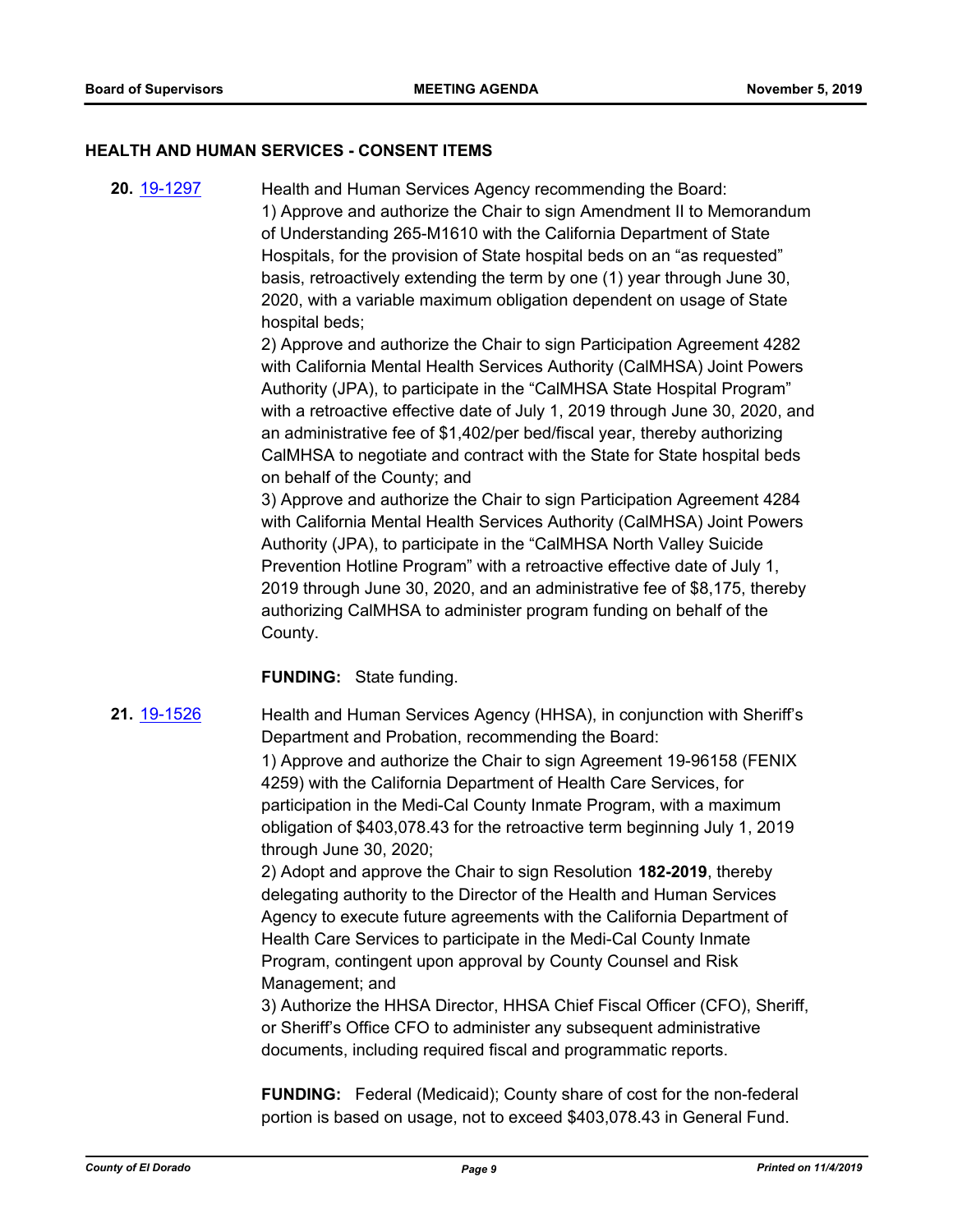**22.** [19-1530](http://eldorado.legistar.com/gateway.aspx?m=l&id=/matter.aspx?key=26852) Health and Human Services Agency recommending the Board adopt and authorize the Chair to sign Resolution **191-2019**, amending the Authorized Personnel Allocation Resolution (105-2019), thereby deleting 3.0 vacant Full Time Equivalent (FTE) Screener and adding 3.0 FTE Office Assistant III.

**FUNDING:** 100% Federal and State Funding.

**23.** [19-1576](http://eldorado.legistar.com/gateway.aspx?m=l&id=/matter.aspx?key=26900) Health and Human Services Agency, Sheriff's Office and Probation Department recommending the Board:

> 1) Find, in accordance with County Ordinance Section 3.13.030, it is more economical and feasible to engage an independent contractor to provide licensed healthcare professionals trained in correctional medicine; 2) Approve and authorize the Chair to sign Amendment 1 to Agreement for Services 2989 with California Forensic Medical Group for the provision of health services in the County detention facilities for the term of January 1, 2019 through December 31, 2023, with a reduction in Fiscal Year 2019-20 by \$87,154 retroactively effective July 1, 2019 due to the closure of the Placerville Juvenile Hall, and continuing for the remaining term of the Agreement (total reduction over five year term \$418,096), thereby reducing the maximum contractual obligation of \$21,967,666 to \$21,549,570; 3) Approve and authorize the attached Budget Transfer Request to increase the General Fund contribution for Fiscal Year 2019-20 CFMG budget by \$195,846, and decrease the General Fund contribution to the County Medical Services Program budget by \$195,846; and 4) Authorize the Purchasing Agent, or designee, to execute further documents relating to Agreement for Services 2989, including amendments which do not increase the maximum dollar amount or term of the Agreement, and contingent upon approval by County Counsel and Risk Management.

**FUNDING:** General Fund.

**24.** [19-1599](http://eldorado.legistar.com/gateway.aspx?m=l&id=/matter.aspx?key=26923) Health and Human Services Agency recommending the Board adopt and authorize the Chair to sign Resolution **195-2019**, amending the Authorized Personnel Allocation Resolution (105-2019), thereby deleting 1.0 Full Time Equivalent (FTE) Social Service Program Manager and adding 1.0 FTE Program Manager - Protective Services.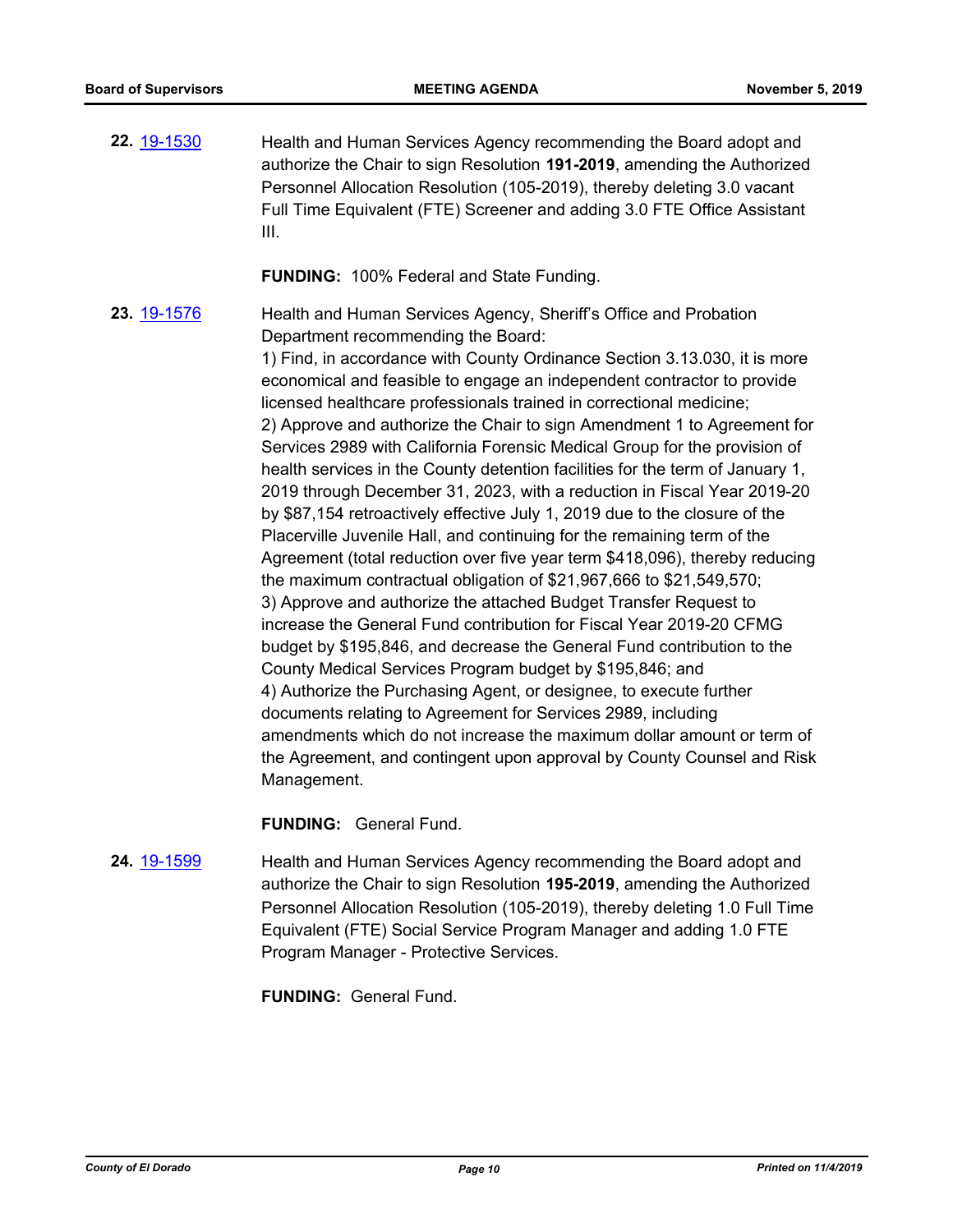#### **LAND USE AND DEVELOPMENT - CONSENT ITEMS**

**25.** [19-1556](http://eldorado.legistar.com/gateway.aspx?m=l&id=/matter.aspx?key=26880) Department of Agriculture recommending the Board: 1) Approve the addition of one (1) Seraphin Slip on Calibration Unit with three 5 gallon stainless steel provers with a 50 gallon high speed prover to the Department's Fixed Asset List; and 2) Approve and authorize the Chair to sign a budget transfer from General Fund Appropriation for Contingency in the amount of \$32,311 for the fixed asset, to re-budget the item in order to complete a purchase that was approved as part of the FY 2018-19 Budget and Fixed Asset List, but unable to be delivered prior to the end of the fiscal year. (4/5 vote required)

**FUNDING:** General Fund.

**26.** [19-1351](http://eldorado.legistar.com/gateway.aspx?m=l&id=/matter.aspx?key=26672) Department of Transportation recommending the Board: 1) Approve an increase of \$399,000 to the 2018 Capital Improvement Program direct construction budget for the South Tahoe Greenway Shared Use Trail Phase 1B and 2 Project; 2) Approve and adopt the South Tahoe Greenway Shared Use Trail Phase 1B and 2 Project (CIP 95200/36107022, Contract 3785) Plans and Contract Documents and authorize the Chair to sign the Plans; and 3) Authorize advertisement for construction bids (the total estimated cost for the construction phase of the Project is \$5,499,528).

> **FUNDING:** Active Transportation Program (36% - Federal), Congestion Mitigation and Air Quality Program (7% - Federal), California Tahoe Conservancy (57% - State).

**27.** [19-1368](http://eldorado.legistar.com/gateway.aspx?m=l&id=/matter.aspx?key=26689) Department of Transportation recommending the Board approve and authorize the Chair to sign Cooperative Agreement 03-0701 between the California Department of Transportation and County of El Dorado defining the roles, responsibilities, and cost contribution of each agency related to the Plans, Specifications, and Estimate phase of the U.S. 50/Pioneer Trail Intersection Safety Improvement Project, CIP 72379/36104026.

> **FUNDING:** Surface Transportation Block Grant Program (32%), Tahoe Regional Planning Agency Air Quality Mitigation Funds (4%), Congestion Mitigation and Air Quality Program funding (9%), and Highway Safety Improvement Program (55%).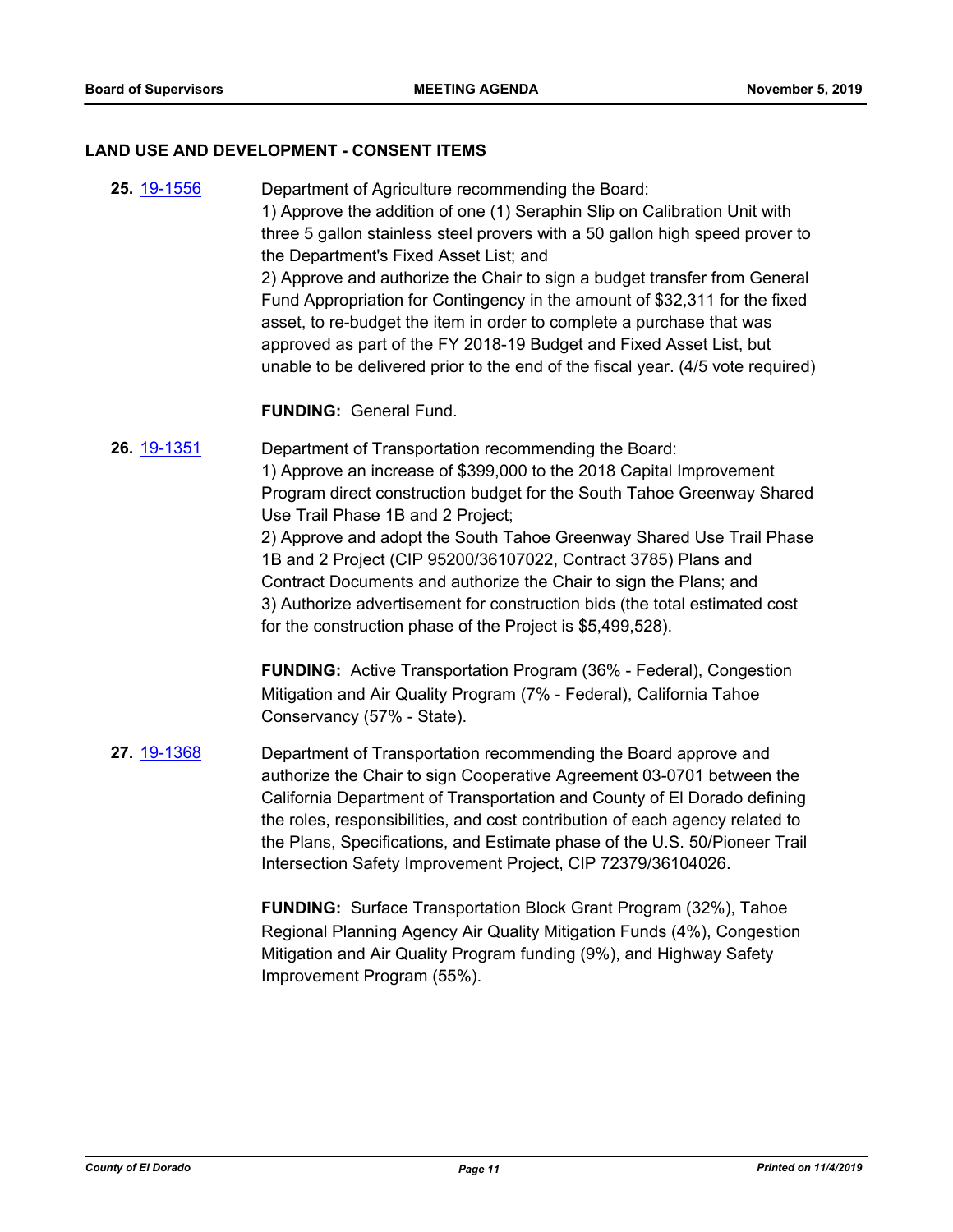| 28. 19-1474 | Department of Transportation recommending the Board adopt and<br>authorize the Chair to sign Resolution 190-2019, thereby amending the FY<br>2019-20 Authorized Personnel Allocation Resolution for the Department of<br>Transportation, adding one 1.0 FTE Administrative Technician - Limited<br>Term.                                                                                                                                                                                                                                                                                                                                                                                                                                                                               |
|-------------|----------------------------------------------------------------------------------------------------------------------------------------------------------------------------------------------------------------------------------------------------------------------------------------------------------------------------------------------------------------------------------------------------------------------------------------------------------------------------------------------------------------------------------------------------------------------------------------------------------------------------------------------------------------------------------------------------------------------------------------------------------------------------------------|
|             | FUNDING: 50% Developer and Traffic Impact Mitigation Fee funds and<br>50% Road Fund.                                                                                                                                                                                                                                                                                                                                                                                                                                                                                                                                                                                                                                                                                                   |
| 29. 19-1499 | Department of Transportation recommending the Board approve the<br>following:<br>1) Award Bid 20-292-016 for the purchase of Washoe Sand to the sole<br>qualified bidder, Cinderlite Trucking Corporation of Carson City, NV;<br>2) Authorize the Purchasing Agent to issue a purchase order contract in the<br>amount of \$120,000 plus applicable sales tax and fees for a thirty-six (36)<br>month period following Board approval; and<br>3) Authorize the Purchasing Agent to increase the purchase order contract<br>on an "as needed" basis during the awarded period as long as funding is<br>available within the requesting department's budget.                                                                                                                             |
|             | <b>FUNDING: Road Fund - Discretionary.</b>                                                                                                                                                                                                                                                                                                                                                                                                                                                                                                                                                                                                                                                                                                                                             |
| 30. 19-1503 | Department of Transportation recommending the Board consider the<br>following:<br>1) Approve and authorize the Chair to sign the Notice of Acceptance with<br>Truesdell Corporation of California for the Safety Countermeasures at<br>Various Locations Project, 49320/36201034, Contract 3630;<br>2) Approve and authorize the Clerk of the Board to release the Payment<br>and Performance Bonds to the Surety upon notification from the<br>Department of Transportation, after the one-year guarantee period; and<br>3) Approve and authorize the Chair to sign a Budget Transfer in the amount<br>of \$375,000, increasing appropriations and related revenues for Fiscal<br>Year 2019-20 to re-budget expenditures that did not occur during FY<br>2018-19. (4/5 vote required) |

**FUNDING:** Highway Safety Improvement Program Funds (100%). (Federal Funds)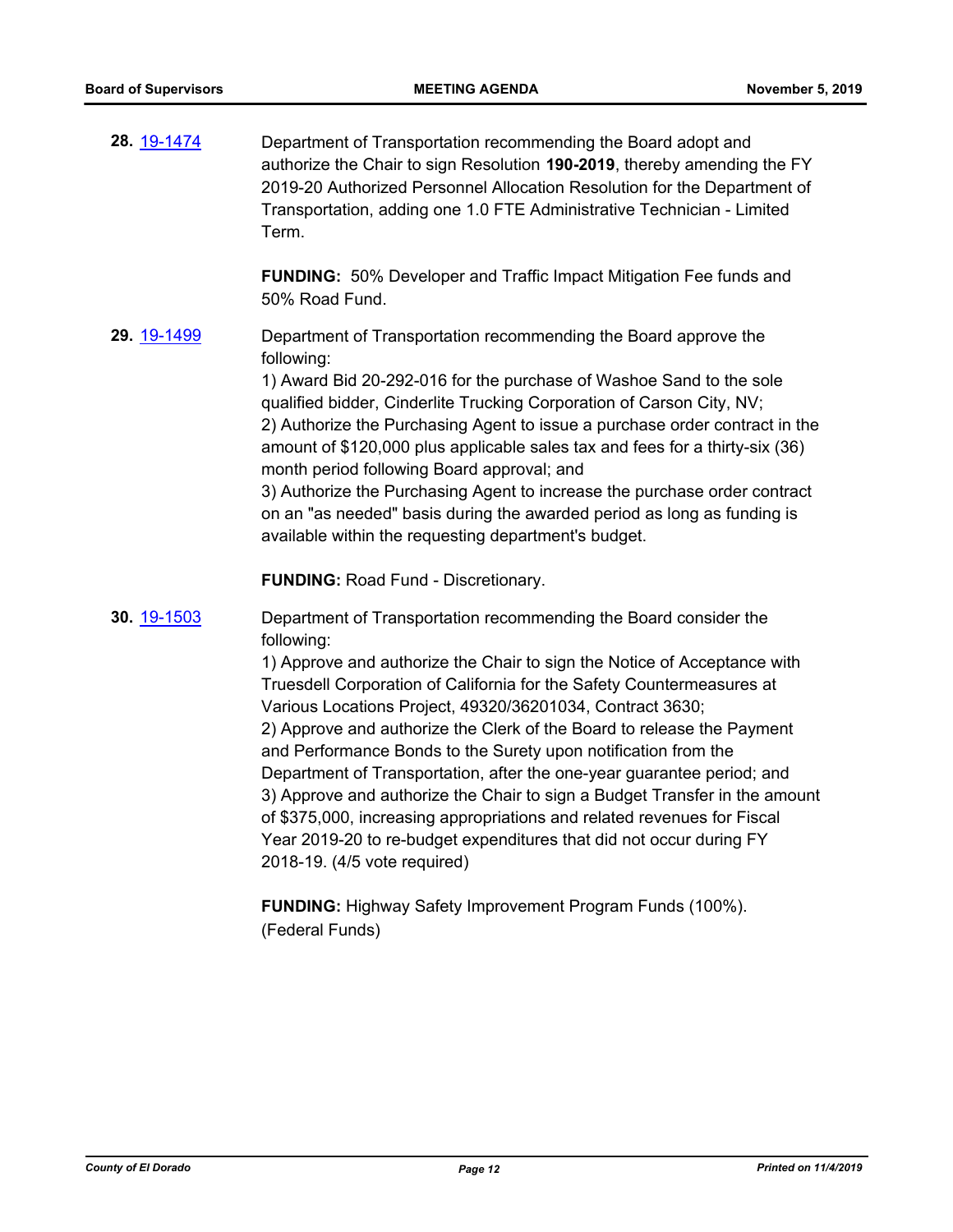**31.** [19-1396](http://eldorado.legistar.com/gateway.aspx?m=l&id=/matter.aspx?key=26717) Department of Transportation recommending the Board approve and authorize the Chair to sign Resolution **169-2019** setting for election a measure to consider a special tax for the purpose of snow removal equipment acquisition and services in the South Shore Snow Removal Zone of Benefit 501 within County Service Area 3, noting that the measure will be submitted to the zone electorate on the ballots distributed for the Presidential Primary Election to be held March 3, 2020. (Cont. 10/22/2019, Item 27) (Est. Time: 10 Min.)

**FUNDING:** County Service Area Zone of Benefit Special Taxes.

**32.** [19-1380](http://eldorado.legistar.com/gateway.aspx?m=l&id=/matter.aspx?key=26701) Department of Transportation recommending the Board: 1) Accept the subdivision improvements for West Valley Village, Unit 5B, Phase 2, TM 99-1359-R, as complete; 2) Reduce Performance Bond 024057245 from \$3,240,410.70 to \$324,041.07, which is ten percent of the total cost of the subdivision improvements. This amount guarantees against any defective work, labor done, or defective materials furnished, which is to be released after one year if no claims are made; 3) Hold Laborers & Materialmens Bond 024057245 in the amount of \$1,620,205.35 for six months to guarantee payments to persons furnishing labor, materials, or equipment; and 4) Authorize the Clerk of the Board to release the respective Bonds after the required time periods upon written request by the Department of Transportation.

**FUNDING:** Developer Funded.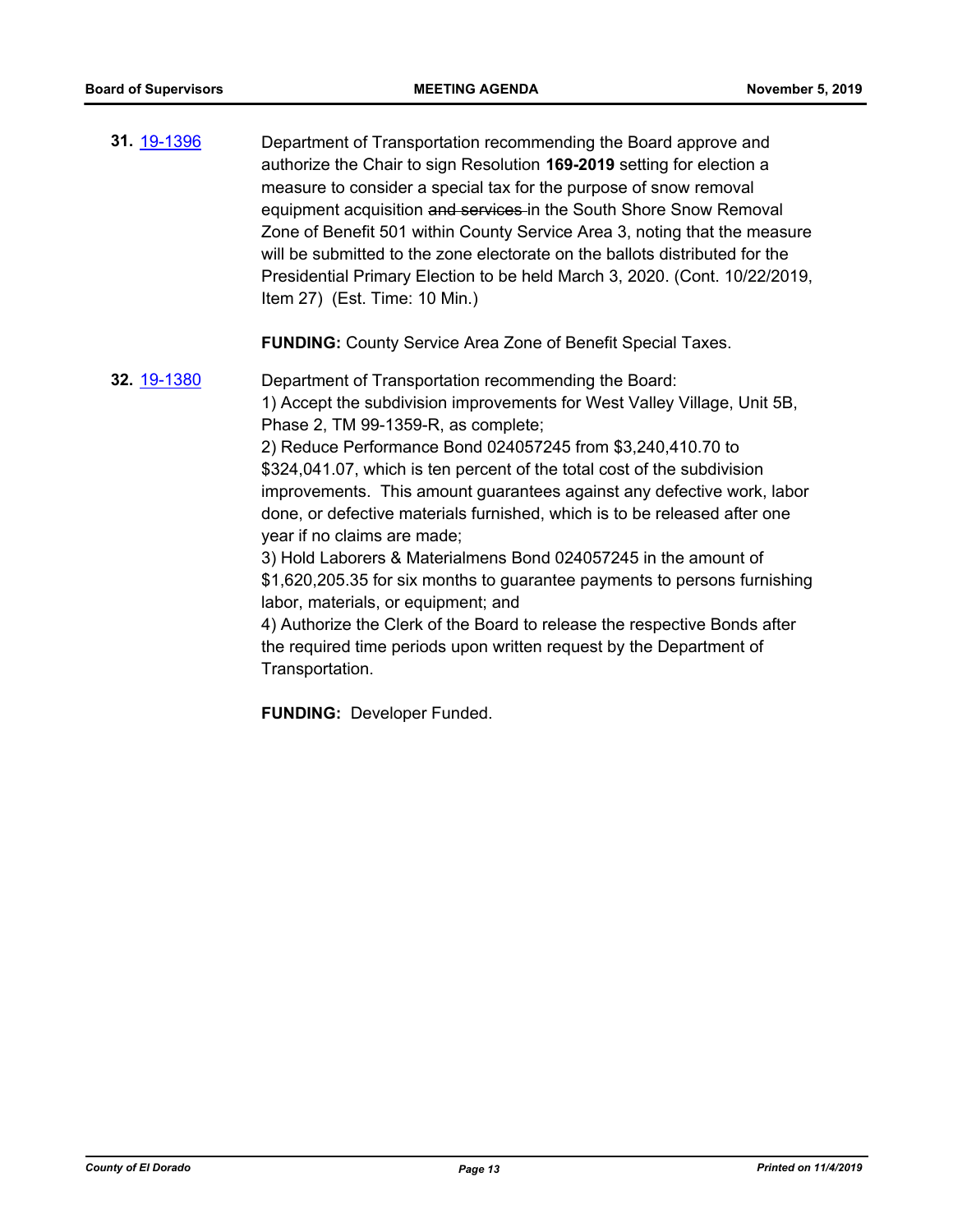#### **LAW AND JUSTICE - CONSENT ITEMS**

**33.** [19-1339](http://eldorado.legistar.com/gateway.aspx?m=l&id=/matter.aspx?key=26660) Chief Administrative Office, Facilities Division on behalf of the Sheriff's office, recommending the Board: 1) Ratify the Facilities Manager's signature on the hold over letter sent to the Placerville Masonic Center Association on May 23, 2019 exercising the hold over provision as stipulated in Section 21.3 of Contract 151 for the lease agreement with the Placerville Masonic Center Association Inc. for up to an additional forty-five (45) days, from September 1, 2019 through October 15, and 2) Authorize an increase of \$20,000 to Contract 151 to cover expenses for an additional forty-five (45) days of rent payments, from September 1,

### **FUNDING:** General Fund.

2019 through October 15, 2019.

**34.** [19-1569](http://eldorado.legistar.com/gateway.aspx?m=l&id=/matter.aspx?key=26893) Sheriff's Office recommending the Board: 1) Approve and authorize the Chair to sign a Governing Body Resolution **192-2019** for FY 2019 Homeland Security Grant Program sub-granted through the California Governor's Office of Emergency Services; and 2) Approve and authorize the Chair to sign a Governing Body Resolution **193-2019** for FY 2019 Emergency Management Performance Grant sub-granted through the California Governor's Office of Emergency Services.

**FUNDING:** Federal Grant Funds.

**35.** [19-1570](http://eldorado.legistar.com/gateway.aspx?m=l&id=/matter.aspx?key=26894) Sheriff's Office recommending the Board approve and authorize the Chair to sign a Governing Body Resolution **194-2019** for FY 2018 - FY 2020 State Criminal Alien Assistance Program grant award through the federal Department of Justice.

**FUNDING:** Federal Grant Funds.

# **END CONSENT CALENDAR**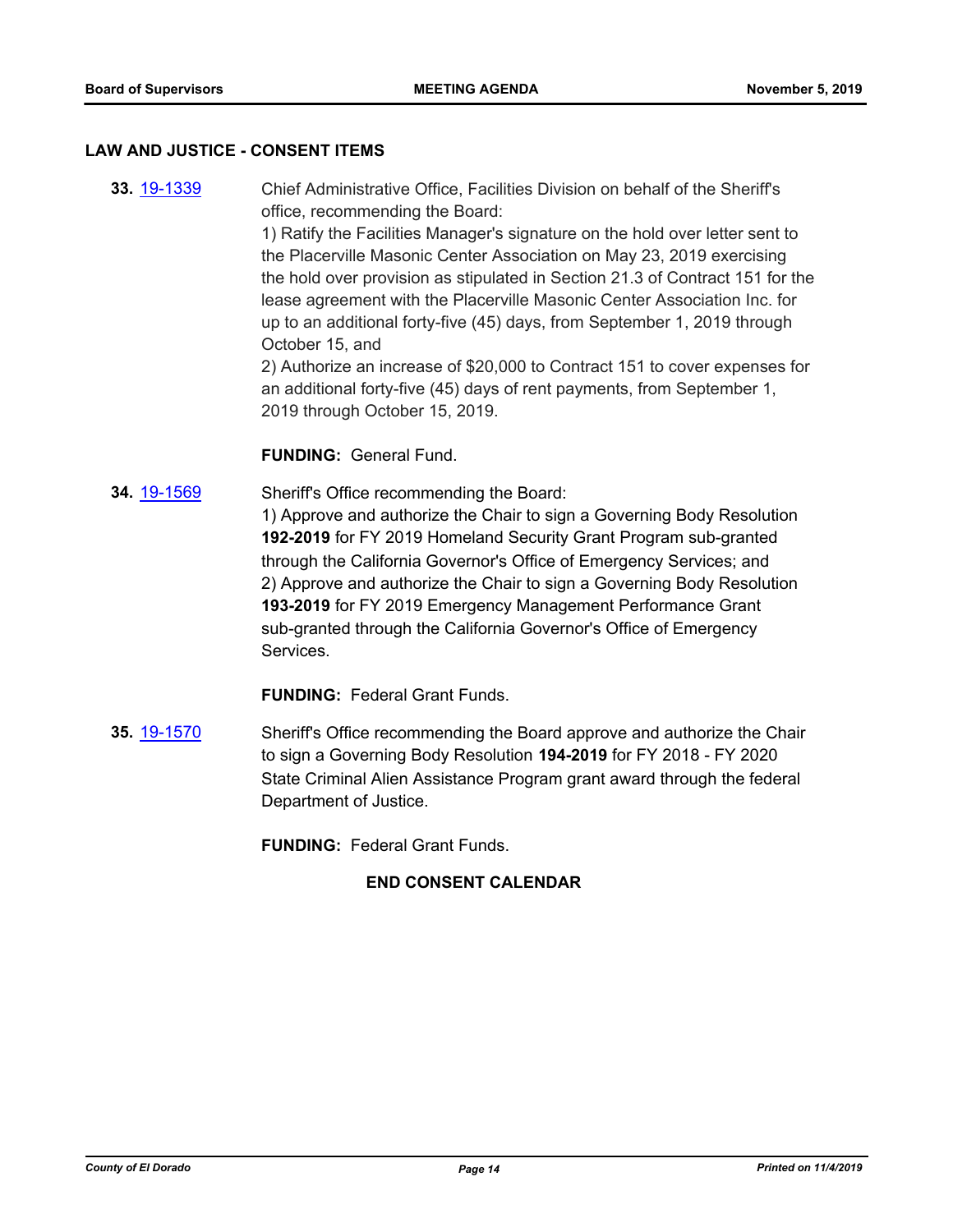### **DEPARTMENT MATTERS (Items in this category may be called at any time)**

- **36.** [19-1555](http://eldorado.legistar.com/gateway.aspx?m=l&id=/matter.aspx?key=26879) Supervisor Hidahl recommending the Board approve and authorize the Chair to sign a Proclamation recognizing Moseley Collins for his efforts to fight hunger. (Est. Time: 5 Min.)
- **37.** [19-1648](http://eldorado.legistar.com/gateway.aspx?m=l&id=/matter.aspx?key=26972) Supervisor Frentzen recommending the Board take the following actions regarding the Central El Dorado Hills project: 1) Hold a Planning Commission Hearing for the Central El Dorado Hills project in El Dorado Hills in January, after the holidays in the evening; 2) Hold the Board of Supervisors Hearing for the Central El Dorado Hills project in the evening in El dorado Hills; and 3) Direct staff to review and amend if necessary, the Time and Material Agreement with Parker Development Company to ensure the full cost recovery from the developer. (Est. Time: 10 Min.)

#### **1:30 P.M. - TIME ALLOCATION**

**38.** [19-1568](http://eldorado.legistar.com/gateway.aspx?m=l&id=/matter.aspx?key=26892) HEARING - Recorder-Clerk recommending the Board conduct a public hearing and approve and authorize the Chair to sign Ordinance **5108** adding Chapter 3.25 to the El Dorado County Ordinance Code pertaining to a schedule of fees and fee changes for the Recorder-Clerk's Office, with fee changes to become effective January 1, 2020. (Est. Time: 15 Min.)

**FUNDING:** General Fund Revenue.

**39.** [19-1559](http://eldorado.legistar.com/gateway.aspx?m=l&id=/matter.aspx?key=26883) HEARING - Planning and Building Department, Planning Division, forwarding a request from Winn Communities for an Initiation Hearing (Conceptual Review) of a proposed new Specific Plan that would require amending the General Plan land use designation of a de-annexed portion of the El Dorado Hills Business Park from the current Research and Development to residential land uses to allow medium- and low-density single family residential development with an expected range of 700 to 900 dwelling units. The property, identified by Assessor's Parcel Number 117-010-012, consisting of 208 acres, is located within the El Dorado Hills Business Park, in the El Dorado Hills area. Staff recommends the Board take the following actions:

1) Find that the proposed Pre-Application PA19-0001 complies with the criteria for initiation of General Plan Amendments as required by Board of Supervisors Policy J-6; and

2) Provide the Applicant with initial feedback on the proposed project. (Supervisorial District 2) (Est. Time 1 Hr.)

**FUNDING:** N/A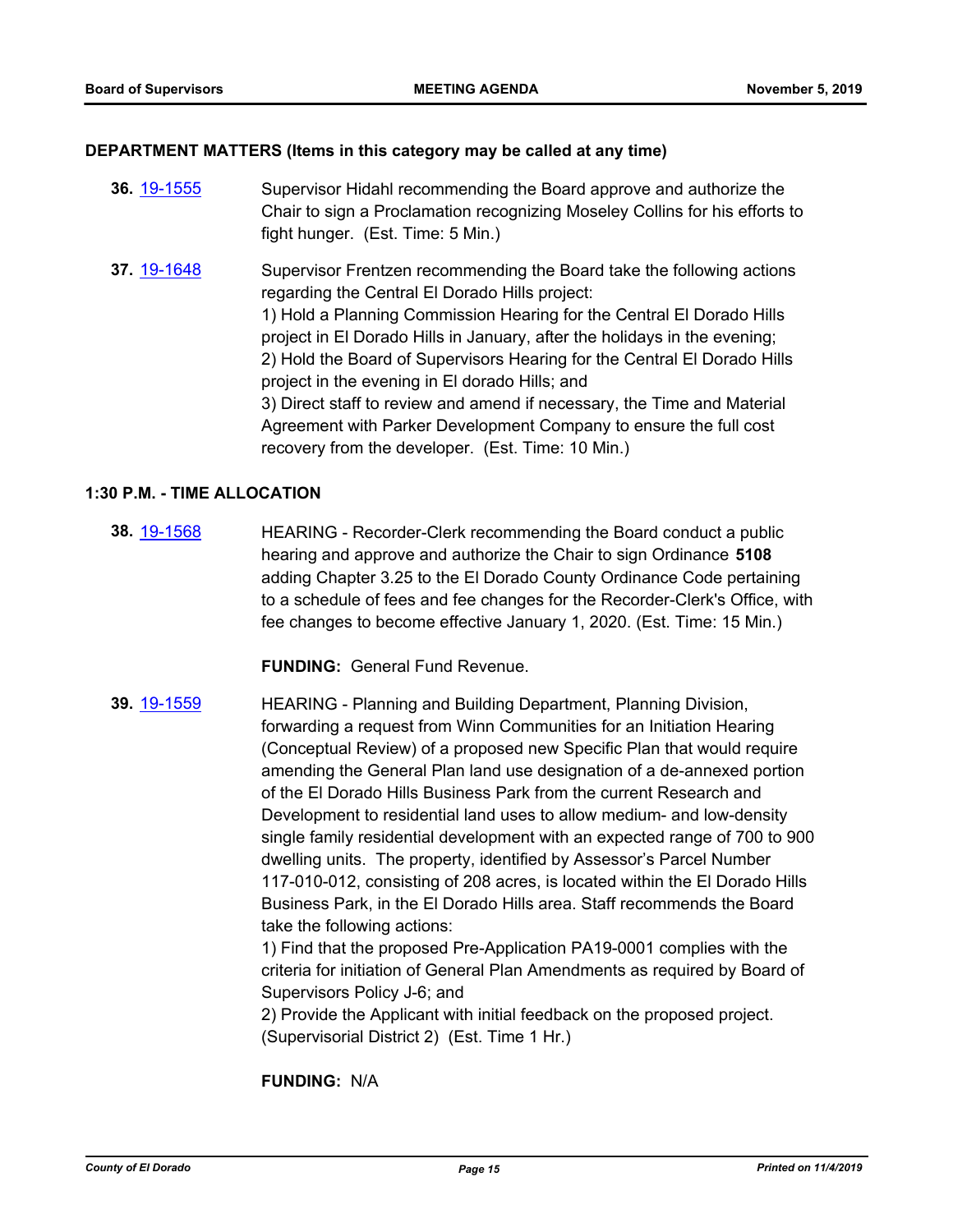| 40. 19-1394 | Department of Transportation recommending the Board receive<br>information and provide input on items related to the Missouri Flat Master<br>Circulation and Financing Plan Phase II. Staff recommending the Board:<br>1) Approve the draft Technical Memorandum 1-9 Summary of Net Fiscal<br>effects of the project (Attachment B);<br>2) Receive a status report on the draft CEQA Initial Study findings for the<br>project; and<br>3) Receive and file the updated MC&FP Phase II project schedule<br>(Attachment C). (Est. Time: 1 Hr.)                                                                                                                                                                                                                                                                                                                                                                                                                                                                                                                                                                                                                                                                                                                                                                                                        |
|-------------|-----------------------------------------------------------------------------------------------------------------------------------------------------------------------------------------------------------------------------------------------------------------------------------------------------------------------------------------------------------------------------------------------------------------------------------------------------------------------------------------------------------------------------------------------------------------------------------------------------------------------------------------------------------------------------------------------------------------------------------------------------------------------------------------------------------------------------------------------------------------------------------------------------------------------------------------------------------------------------------------------------------------------------------------------------------------------------------------------------------------------------------------------------------------------------------------------------------------------------------------------------------------------------------------------------------------------------------------------------|
|             | <b>FUNDING:</b> Missouri Flat Master Circulation and Financing Plan Phase II<br>Funds.                                                                                                                                                                                                                                                                                                                                                                                                                                                                                                                                                                                                                                                                                                                                                                                                                                                                                                                                                                                                                                                                                                                                                                                                                                                              |
| 41. 19-1585 | HEARING - Chief Administrative Office, Cemeteries and Airport Division,<br>recommending the Board:<br>1) Conduct a public hearing to receive public comment of all interested<br>parties for or against the formation of the Western Slope Cemetery Zone of<br>Benefit within County Service Area 9;<br>2) Make findings consistent with the County's Policy and Procedure<br>Guidelines for Creation and Administration of Zones of Benefit Within a<br>County Service Area, as amended February 10, 2015;<br>3) If there is no majority protest, adopt and authorize the Chair to sign<br>Resolution 199-2019 forming the Western Slope Cemetery Zone of Benefit<br>within County Service Area 9 contingent on a parcel tax ballot measure<br>being approved by the voters on the March 2020 election;<br>4) Approve and authorize the Chair to sign Resolution 200-2019 without an<br>inflation factor or Resolution 201-2019 including a 1.55% inflation factor<br>setting for election a measure to consider a special tax for the purpose to<br>provide better levels of service in the operation, maintenance, historical<br>preservation, and capital improvements for public cemeteries County<br>Service Area 9; except for properties within Kelsey Cemetery District,<br>Happy Homestead Cemetery District, Georgetown Cemetery Zone of |
|             | Benefit, City of Placerville, and County Service Area 3; noting that the<br>measure will be submitted to the zone electorate on the ballots distributed<br>for the Presidential Primary Election to be held March 3, 2020 and;<br>5) Approve the ballot question that will be on the March 3, 2020<br>Presidential Primary Election ballot. (Est. Time: 1 Hr.)                                                                                                                                                                                                                                                                                                                                                                                                                                                                                                                                                                                                                                                                                                                                                                                                                                                                                                                                                                                      |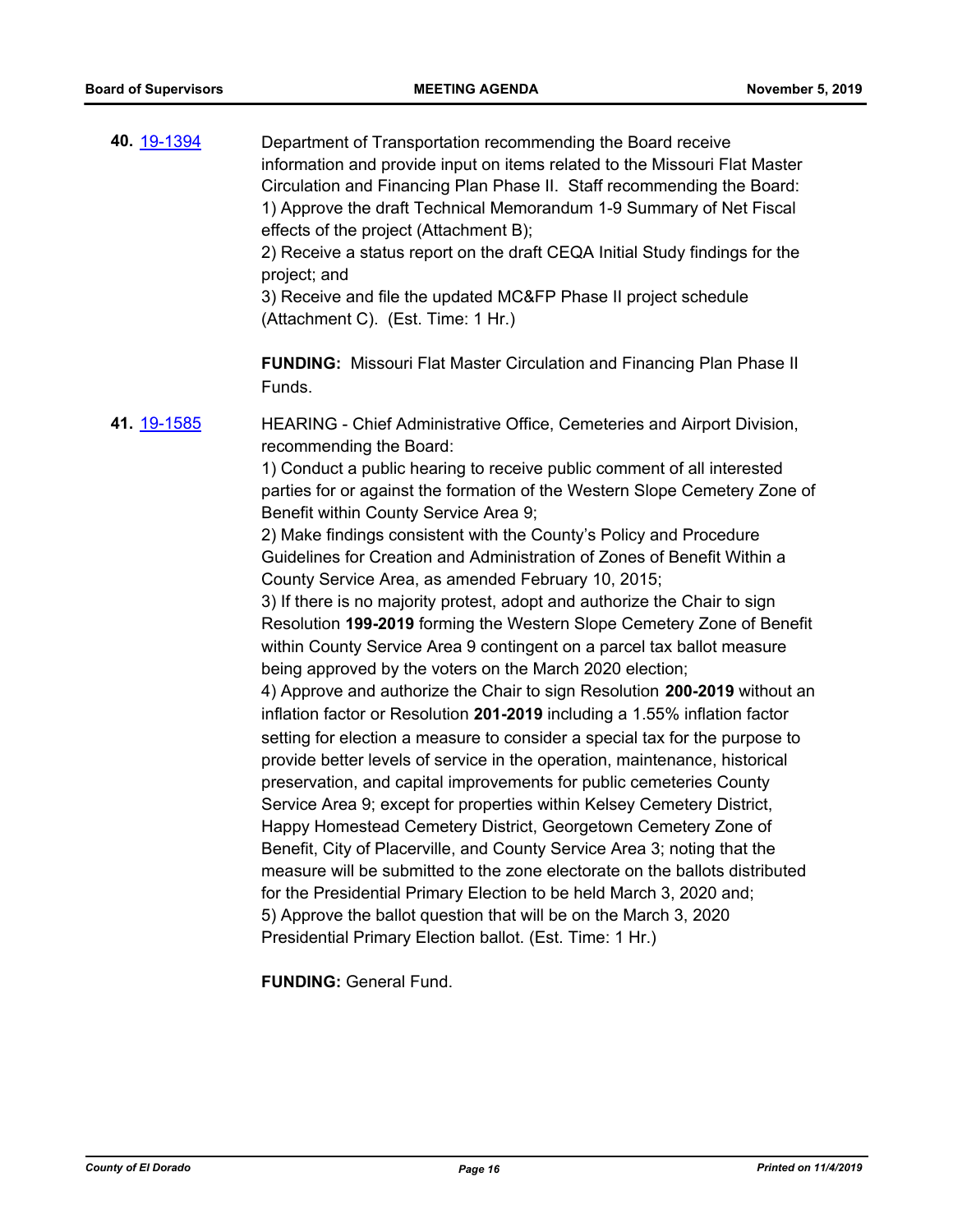### **CLOSED SESSION**

**42.** [19-1653](http://eldorado.legistar.com/gateway.aspx?m=l&id=/matter.aspx?key=26977) **Conference with Legal Counsel - Existing Litigation** pursuant to Government Code Section 54956.9(d)(1). Title: Thomas Austin and Helen Austin v. the County of El Dorado, and Does 1 through 50, El Dorado County Superior Court Case No. PC20150633, Number of potential cases: (1). (Est. Time: 15 Min.)

#### **ADJOURN TO WEDNESDAY, NOVEMBER 6, 2019 at 8:00 A.M.**

#### **ADDENDUM**

# **GENERAL GOVERNMENT - CONSENT ITEMS**

**49.** [19-1659](http://eldorado.legistar.com/gateway.aspx?m=l&id=/matter.aspx?key=26983) Supervisor Veerkamp recommending the Board authorize the Chair to sign a Proclamation to recognize the contributions of the American Legion Post 119 to El Dorado County as they commemorate their 100th anniversary.

#### **LAW AND JUSTICE - CONSENT ITEMS**

**50.** [19-1661](http://eldorado.legistar.com/gateway.aspx?m=l&id=/matter.aspx?key=26985) Sheriff's Office recommending the Board:

1) Approve and authorize the Chair to sign Resolution **203-2019** to: a) Allow County Staff to donate Vacation and/or Comp time to Deputy Brian Ishmael's family (and any future deputies who may be killed in the line of duty), who died in the line of duty on October 23, 2019, within one-hundred and eighty (180) days of the date of death; and b) Allow for the donated leave time to apply to COBRA continuation benefits so that the family of Deputy Ishmael (and the families of any future deputies who may be killed in the line of duty) will continue to have health insurance; and

2) Authorize Human Resources to apply Deputy Ishmael's health insurance pre-payments through the month of November.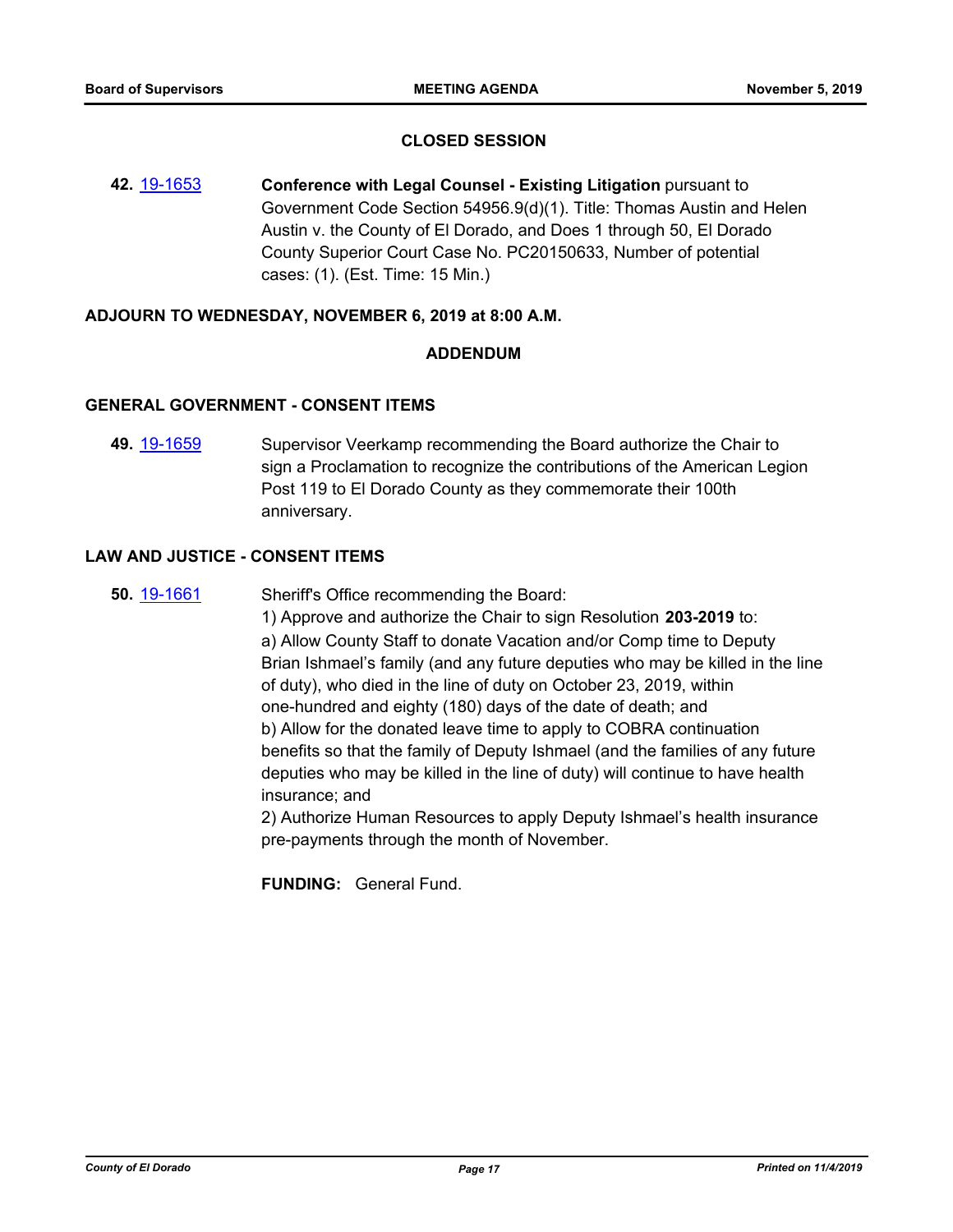#### **8:00 A.M. RECONVENE MEETING AND RECESS TO CLOSED SESSION**

#### **9:00 A.M. - TIME ALLOCATION**

**43.** [19-1577](http://eldorado.legistar.com/gateway.aspx?m=l&id=/matter.aspx?key=26901) Planning and Building Department recommending the Board: 1) Receive and file the State of the Planning and Building Department Report for Fiscal Year 2019-20; and 2) Provide conceptual approval for the addition of five Full Time Equivalent positions to assist with the increased workload associated with the implementation of new regulations in the area of Vacation Home Rentals, Model Water Efficiency Landscaping, and the Targeted General Plan Amendment/Zoning Ordinance Update; an increased budget for overtime and extra help to assist with the current increase and permitting activity and seasonal peak workloads; and funding to create new office spaces for the new positions. (Est. Time: 1 Hr.)

**FUNDING:** Permit revenue, Transient Occupancy Tax, and General Fund.

**44.** [19-1521](http://eldorado.legistar.com/gateway.aspx?m=l&id=/matter.aspx?key=26843) Department of Planning and Building and Chief Administrative Office recommending the Board receive and file a report updating the Board on the implementation of the Vacation Home Rental Ordinance. (Cont. 10/22/2019, Item 28) (Est. Time: 1 Hr.)

#### **ITEMS TO/FROM SUPERVISORS**

#### **CAO UPDATE**

#### **ADJOURNMENT**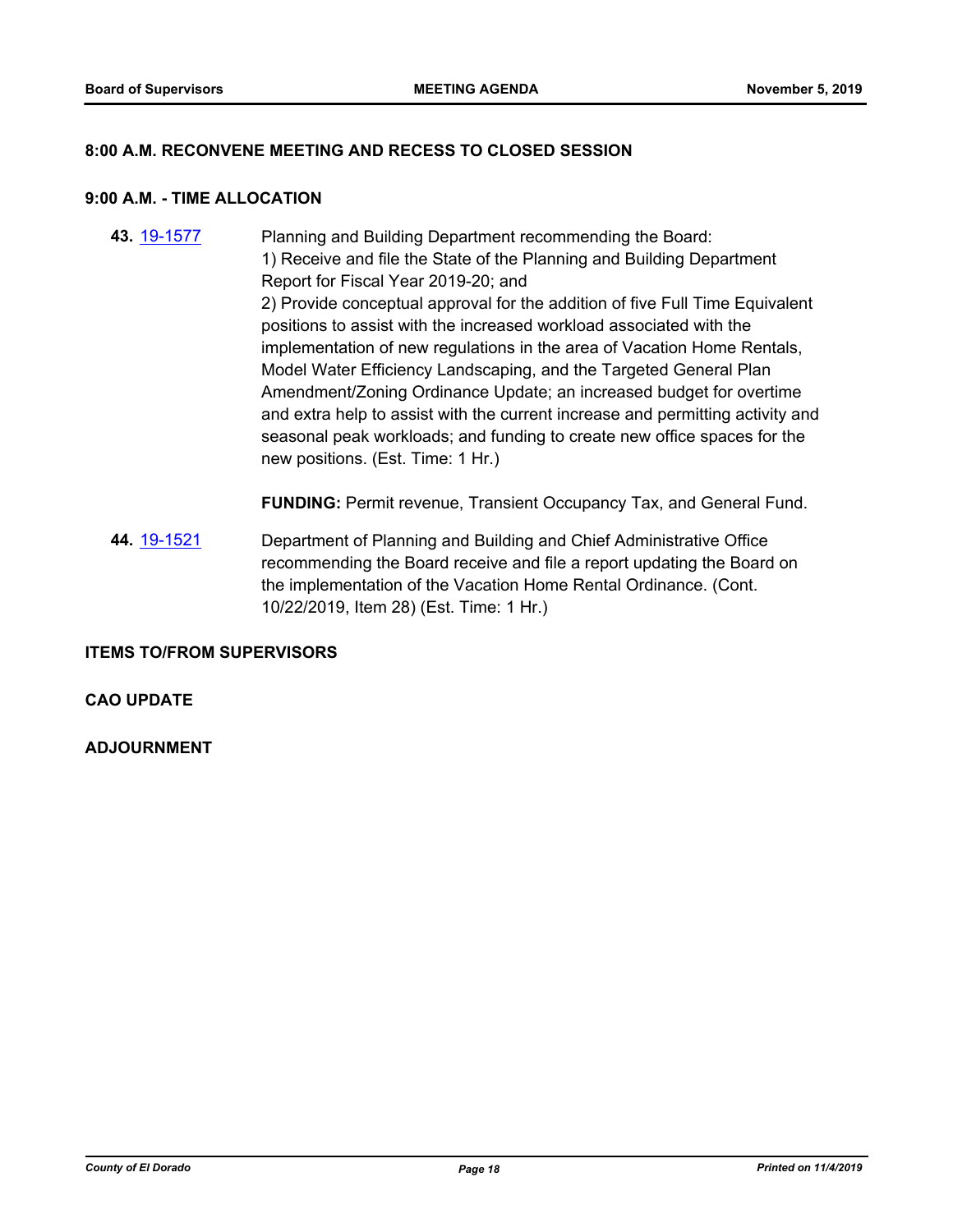# **CLOSED SESSION**

| 45. 19-1623 | Pursuant to Government Code Section 54956.9(d)(1)- Existing<br>Litigation. Title: Claim of Jeri Bianca v. County of El Dorado York Risk<br>Services Group, Inc., Worker's Compensation Claim Settlement, Claim<br>ELAB-547806, ELAB-547892, ELAC-548123, ELAD-548226. (Est.<br>Time: 5 Min.) |
|-------------|----------------------------------------------------------------------------------------------------------------------------------------------------------------------------------------------------------------------------------------------------------------------------------------------|
| 46. 19-1649 | Pursuant to Government Code Section 54957.6 - Conference with<br>Labor Negotiator: County Negotiator: Director of Human Resources<br>and/or designee. Unrepresented employee: Chief Administrative Officer.<br>(Est. Time: 10 Min.)                                                          |
| 47. 19-1603 | <b>Pursuant to Government Code Section 54957- Public Employment.</b><br>Title: Director of Information Technologies Recruitment. (Est. Time: 15<br>$Min.$ )                                                                                                                                  |
| 48. 19-1621 | <b>Pursuant to Government Code Section 54957- Public Employee</b><br><b>Performance Evaluation.</b> Title: Director of Planning & Building. (Est.<br>Time: 15 Min.)                                                                                                                          |